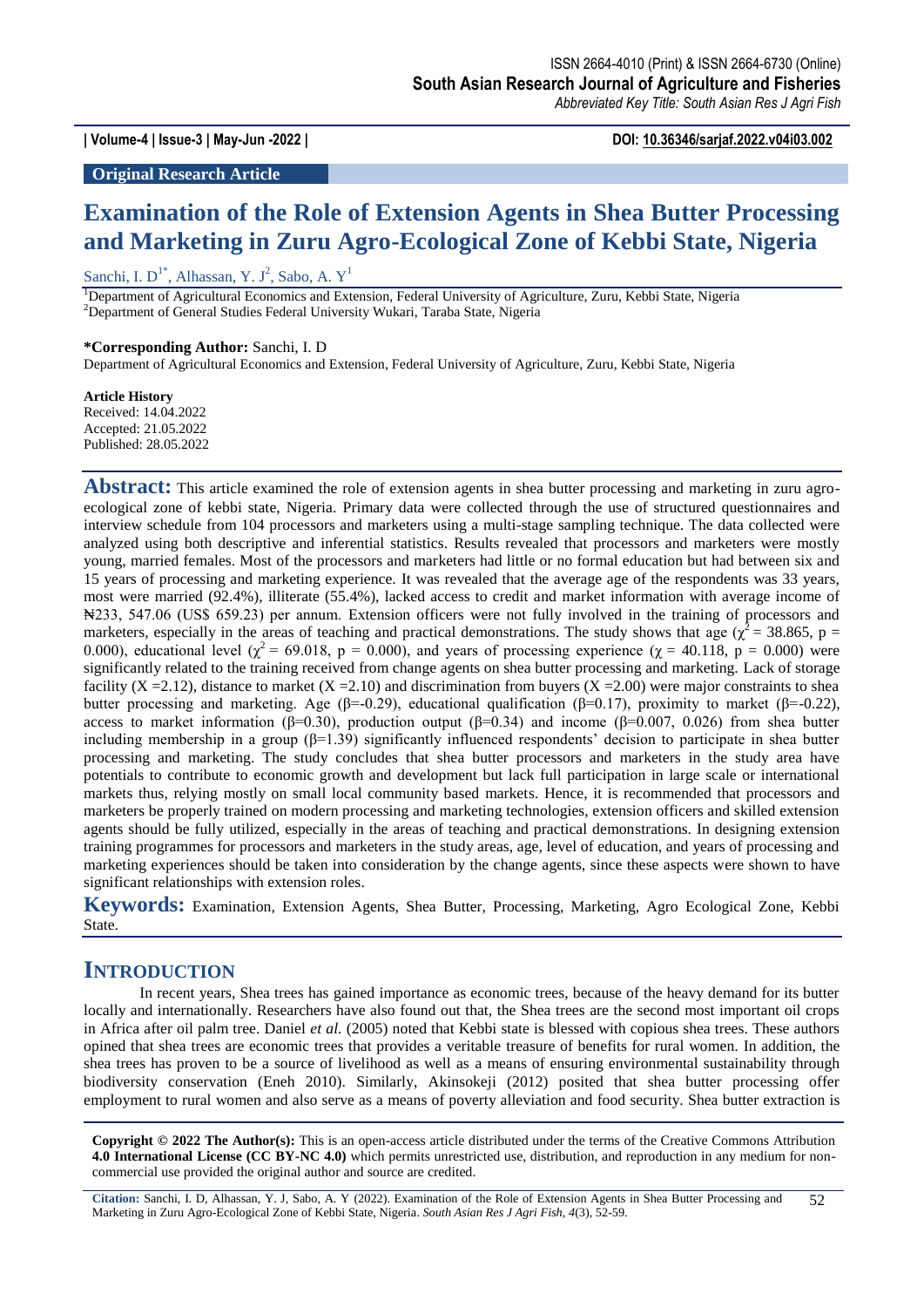a lucrative business especially in rural areas where the shea trees thrives (Daniel *et al.,* 2005). Similarly, Aboyella (2012) posited that shea butter has a high–value export to Europe and the United States, where it is considered a luxury product/commodity. The butter which is extracted from the kernel is used for traditional medicines, cosmetics, chocolates, candle and pastries as cocoa butter substitute. It is also used in pharmaceuticals and it is naturally rich in precursors of Vitamins A and E. Furthermore, shea butter is widely utilized for domestic purposes such as cooking, skin moisturizer, edible products (Abera, 2009). Traditionally, Shea butter are used as cream for dressing hair, protecting skin from extreme weather and sun, relieving rheumatic and joint pains, healing wounds/swelling/bruising, and massaging pregnant women and children. It is also used in treatments of eczema, rashes, burns, ulcers and dermatitis (Ojo and Adebayo, 2013). In Europe and Japan, shea butter is prized for its superb healing and moisturizing properties (Aculey, 2007). It is an ingredient in body creams, sun screens, conditioners and in the treatment of burns and muscle pains.

The Shea processing is dominated by women and therefore contributes to significant proportion of their income. Majority of them that are engaged in the Shea industry for instance, do so because of the potentials of the industry to reduce poverty levels (Ademola, 2012). Financing the production and marketing of the Shea industry is therefore an important course for development. Hence, reliable evaluation of Shea butter processing to the socio-economic development of the rural population is very important. However, despite its nutritional and economic contribution to the rural poor, shea butter marketing has not received enough attention for its expansion as a sustainable rural industry (NEPC, 2012). Hence, identifying and analysing factors that determine participation in shea butter marketing is critical in designing carefully targeted policy interventions to ensure that rural processors benefit from smallholder market participation. In Nigeria, approximately 45 percent of the land is suitable for the growth of the plant (Ololade and Ibrahim, 2014). Shea trees grows in the wild in many states including Niger, Nasarawa, Kebbi, Kwara, Kogi, Adamawa, Benue, Edo, Katsina, Plateau, Sokoto, Zamfara, Taraba, Borno, and Oyo. It is widely known, valued, and exploited by the natives in all the areas where it grows (Ololade and Ibrahim, 2014). The fruits contribute to food security in areas where it is found growing, mainly for rural poor, especially since their ripening coincide with the lean period of food production. The production of shea nut and processing of the butter serves as one of the main sources of employment for the rural women and children who are engaged in its gathering (Ojo and Adebayo, 2013).

## **METHODOLOGY**

### **Study area**

The study was carried out in Zuru Local Government Area (LGA) of Kebbi State. The Area is located within latitude 11°35' and 11°55'N and longitude  $4^{\circ}45'$  and  $5^{\circ}25'$ E of the equator approximately. Zuru LGA is geographically located in the south-eastern part of the state. The estimated population of the LGA is 165,547 people (NPC, 2006). The weather is marked by a single rainy season and long dry season, the average rainfall is 1025mm/annum, the rainy season is between May to October, the rainy season last for four – five months. The climatic condition of the area is characterized by hot and wet season as in the tropics; the month of November to January is the hamattan period. The soil type is sandy loam and rich, which makes it suitable for agriculture.

The LGA has two main climatic seasons; the dry (Hamattan) seasons and wet (rainy) seasons. The maximum temperature is usually not more than 94 0F, recorded between March and June, while the coldest temperatures are measured usually between December and January. The rainfall both in amount (1,100 – 1,600mm per annum) and duration (8 months) favour the growth of shea nut trees in virtually all the villages around Zuru LG. Shea-butter extraction activities are carried out across the Villages around Zuru Local Government.

### **Sampling procedure and sample size**

A multi-stage sampling procedure was used to select 104 Shea butter processors and marketers in the study area. The LGA has thirteen administrative districts namely Bedi, Zodi, Tadurga Seme, Senchi, Chiroman Dabai, Isgogo, Dago, Manga, Ushe, Rafin Zuru, Rikoto and Rumu. In the first stage, all the 13 districts were selected for the study. Secondly, 8 processors and marketers were selected from each of the district (4 processors and 4 marketers) thus making 104 respondents as sample size used for this study.

#### **Method of data collection**

The study was based on primary data obtained from the field survey using interview schedule and a structured questionnaire administered to shea butter processors and marketers. Interview was conducted on those that can neither read nor write while questionnaire was administered to the elites in the business. The questionnaires had both open ended and closed ended questions.

#### **Data analysis**

Descriptive statistics such as frequency counts, percentages, means, standard deviations and ranking were used to analyse the data collected. Similarly, probit regression was also used for data analysis.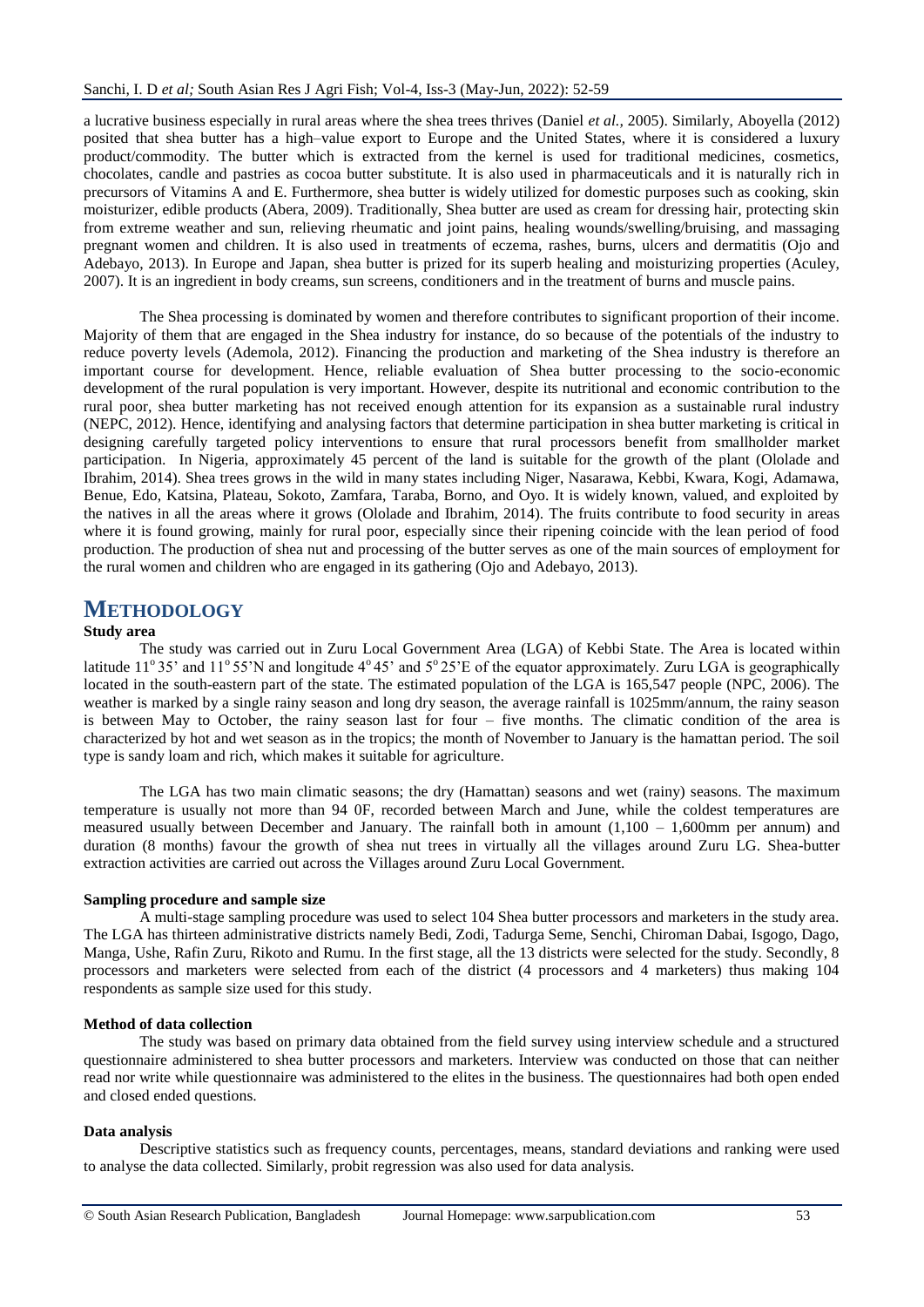## **RESULTS AND DISCUSSION RESULTS**

### **Table 1: Distribution of selected demographic characteristics of the processors and marketers** *(N=104)*

| <b>Variables</b>              | <b>Frequencies</b>         | <b>Percentages</b> |
|-------------------------------|----------------------------|--------------------|
| Age                           |                            |                    |
| $\leq$ 25                     | $\overline{c}$             | 1.7                |
| $26 - 45$                     | 33                         | 27.5               |
| $46 - 65$                     | 80                         | 66.7               |
| $\geq 65$                     | 5                          | 4.1                |
| <b>Sex</b>                    |                            |                    |
| Male                          | $\overline{4}$             | 3.3                |
| Female                        | 116                        | 96.7               |
| <b>Marital Status</b>         |                            |                    |
| Single                        | 9                          | 7.5                |
| Married                       | 99                         | 82.5               |
| Divorced                      | 5                          | 4.2                |
| Widowed                       | $\overline{7}$             | 5.8                |
| <b>Educational Attainment</b> |                            |                    |
| Non Formal                    | 53                         | 44.2               |
| Arabic                        | 14                         | 11.6               |
| Primary                       | 29                         | 24.2               |
| Secondary                     | 21                         | 17.5               |
| Tertiary                      | 3                          | 2.5                |
| Household Size                |                            |                    |
| $3-6$                         | 28                         | 23.3               |
| $7 - 10$                      | 73                         | 60.8               |
| $11 - 14$                     | 19                         | 15.8               |
| <b>Primary Occupation</b>     |                            |                    |
| <b>Shea Butter Processing</b> | 98                         | 81.7               |
| Others                        | 22                         | 18.3               |
| $\sim$                        | $\blacksquare$<br>$\cdots$ |                    |

**Source:** Field Survey, 2022

### **Table 2: Distribution of the role of extension agents in training processors and marketers of shea butter (n = 104)**

| <b>Extension role</b>                                                               |       | <b>Standard</b> |
|-------------------------------------------------------------------------------------|-------|-----------------|
|                                                                                     | score | deviation       |
| Teaching/lecturing                                                                  | 2.57  | 1.65            |
| Practical demonstration on the use of processing equipment                          | 2.50  | 1.56            |
| Preparation/arrangement of training centres or locations                            | 4.03  | 1.07            |
| Setting up of teaching aids like a public address system, video, posters, projector | 4.33  | 0.97            |
| at the training centres, etc.                                                       |       |                 |
| Creation of awareness                                                               | 4.34  | 0.80            |
| Supervision/co-ordination of trainees                                               | 3.76  | 1.41            |
| Total mean score                                                                    | 21.53 |                 |
| Average mean score $(\gamma 2)$                                                     | 3.59  |                 |

**Source:** Field survey, 2022

### **Table 3: Level of involvement in the processing of shea butter**

| <b>Processing Techniques</b> | <b>Actively involved</b> | Moderately involved   Not involved |      |
|------------------------------|--------------------------|------------------------------------|------|
| Shea nut collection          | 3.8                      | 23.8                               | 72.5 |
| Washing of collected nuts    | 14.4                     | 70.6                               | 15.0 |
| Drying of washed nuts        | 12.5                     | 75.6                               | 11.9 |
| Nut selection                | 16.3                     | 73.8                               | 10.0 |
| Nut cracking and crushing    | 11.9                     | 60.6                               | 27.5 |
| Roasting of crushed nuts     | 39.4                     | 55.6                               | 46.3 |
| Milling of roasted nuts      | 16.3                     | 37.5                               | 5.0  |
| Cold water mixing            | 96.9                     | 1.9                                | 1.3  |
| Hot water mixing             | 98.8                     | 0.6                                | 0.6  |

© South Asian Research Publication, Bangladesh Journal Homepage: www.sarpublication.com 54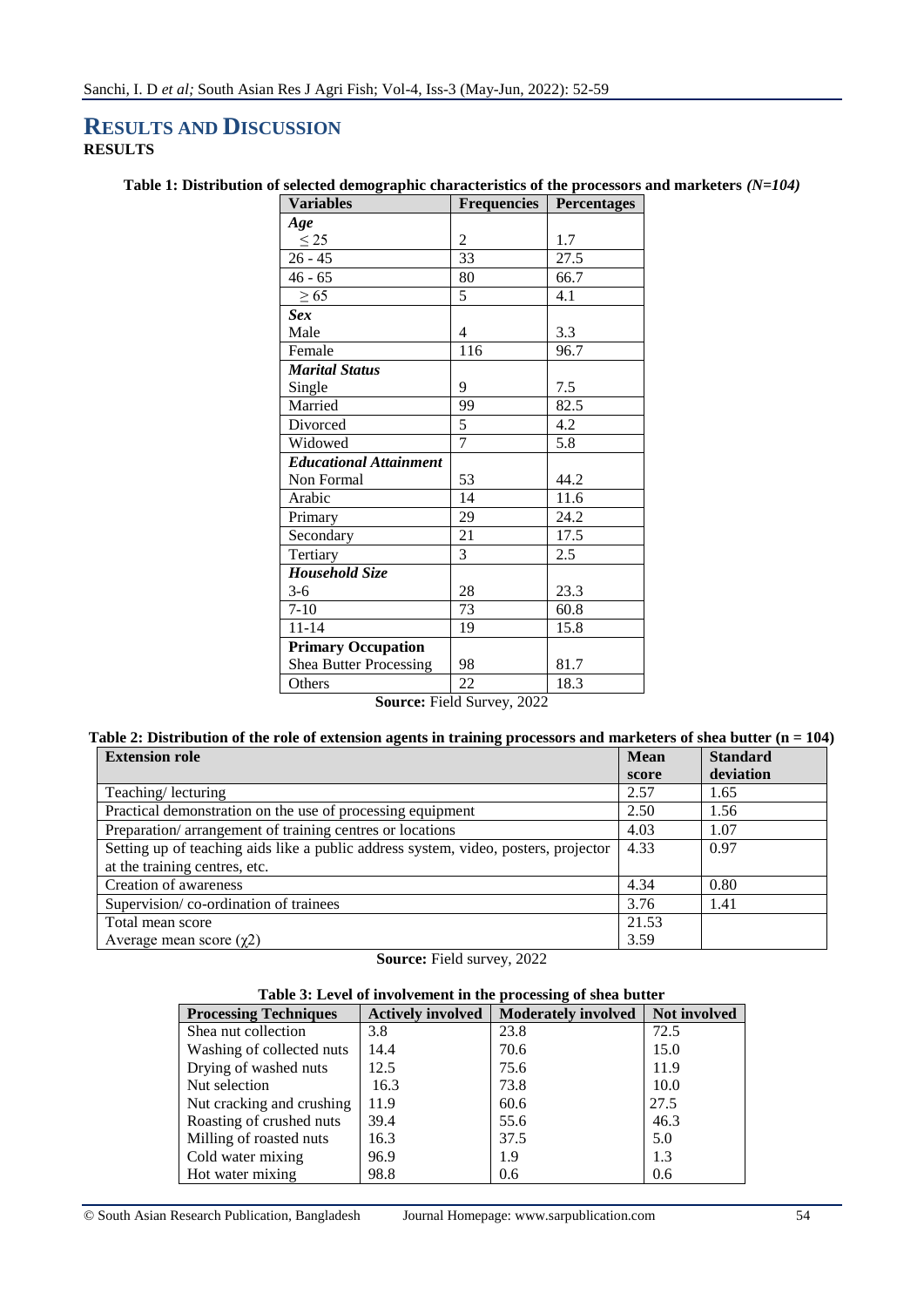Sanchi, I. D *et al;* South Asian Res J Agri Fish; Vol-4, Iss-3 (May-Jun, 2022): 52-59

| <b>Actively involved</b> | <b>Moderately involved</b> | Not involved |
|--------------------------|----------------------------|--------------|
| 98.8                     | 0.6                        | 0.6          |
| 97.5                     | 1.9                        | 0.6          |
| 98.8                     | 0.6                        | 0.6          |
| 98.8                     | 0.6                        | 0.6          |
|                          |                            |              |

*Source: Field Survey, 2022 \*Multiple responses were recorded*

|--|

| S/No | <b>Marketing Outlets</b>      | No $\left(\frac{0}{0}\right)$ | Yes $(\% )$          |      |                          |              |
|------|-------------------------------|-------------------------------|----------------------|------|--------------------------|--------------|
|      |                               | <b>Once a Month</b>           | <b>Twice a Month</b> |      | Once a Week Twice a Week | <b>Daily</b> |
|      | Wholesalers                   | 5.0                           | 16.9                 | 77.5 |                          | 0.8          |
|      | Retailers                     | 2.5                           | 26.7                 | 1.7  | 68.3                     | 0.8          |
| 3    | Consumers within community    | 89.2                          | 3.3                  | 0.8  | 4.2                      | $-2.5$       |
|      | Consumers outside communities | 70.0                          | 9.2                  | 20.8 |                          |              |
|      | Food companies in cities      | 99.2                          |                      |      | 0.8                      |              |
| 6    | Cosmetics companies in cities | 65.8                          | 25.8                 | 8.3  |                          |              |
|      | <b>Traditional hospitals</b>  | 100.0                         |                      |      |                          |              |
|      | <b>Exports</b>                | 100.0                         |                      | -    |                          |              |
|      |                               |                               |                      |      |                          |              |

**Source:** Field survey, 2022 *\*Multiple responses*

### **Table 5: Distribution of constraints hindering processors and marketers access to training by extension agents and its severity (n=104)**

| <b>Constraints</b>                                                      | <b>Mean score</b> | <b>Standard deviation</b> |
|-------------------------------------------------------------------------|-------------------|---------------------------|
|                                                                         | $(\chi^2)$        | (SD)                      |
| Non-awareness of training on modern shea butter processing technologies | 2.95              | 0.23                      |
| Inadequate information on available training opportunities              | 2.90              | 0.37                      |
| Inappropriate time for training                                         | 2.87              | 0.34                      |
| Illiteracy                                                              | 2.36              | 0.65                      |
| Inaccessibility of training locations                                   | 2.28              | 0.79                      |
| Inadequacy of government aid                                            | 1.50              | 1.17                      |
| Inadequate fund to attend training                                      | 0.70              | 0.87                      |
| No time for training                                                    | 0.61              | 1.05                      |
| Level of training instruction inappropriate                             | 0.29              | 0.65                      |
| Unavailability of modern processing equipment at training centres for   | 0.20              | 0.44                      |
| training exercise                                                       |                   |                           |
| <b>Total mean score</b>                                                 | 17 1.7            |                           |
| Average mean score $(\chi^2)$                                           |                   |                           |

Decision rule:  $\geq 1.7$  = Very severe, (Very severe = 3, Severe = 2, Not severe = 1

< 1.7 = not severe **Source:** Field survey, 2022

## **Table 6: Distribution of constraints Influencing Shea butter marketing and processing**

| <b>Constraints</b>           | Verv severe | <b>Severe</b> | Not severe | Not a constraint | <b>Mean</b> | Rank                       |
|------------------------------|-------------|---------------|------------|------------------|-------------|----------------------------|
| Lack of storage facility     | 46(38.8)    | 54(45.6)      | 13(11.3)   | 5(4.4)           | 2.12        | $1^{\rm st}$               |
| Distance to market           | 59(50.0)    | 32(26.9)      | 7(6.3)     | 20(16.9)         | 2.10        | 2 <sup>nd</sup>            |
| Discrimination from buyers   | 38(31.9)    | 47(40.0)      | 29(24.4)   | 4(3.8)           | 2.00        | 3 <sup>rd</sup>            |
| Low price                    | 26(21.9)    | 70(59.4)      | 15(12.5)   | 7(6.3)           | 1.97        | $\overline{4}^{\text{th}}$ |
| Unstable price               | 27(22.5)    | 57(48.1)      | 33(28.1)   | 1(1.3)           | 1.92        | 5 <sup>th</sup>            |
| Cost transportation          | 37(31.3)    | 53(45.0)      | 8(6.9)     | 20(16.9)         | 1.91        | 6 <sup>th</sup>            |
| Lack of standard measurement | 43(36.4)    | 44(37.3)      | 6(5.0)     | 25(21.1)         | 1.88        | $\tau$ <sup>th</sup>       |
| Inadequate labour            | 23(19.5)    | 33(27.1)      | 36(30.5)   | 27(22.9)         | 1.43        | 8 <sup>th</sup>            |
| Low patronage                | 14(11.9)    | 31(26.3)      | 41(34.7)   | 32(27.1)         | 1.23        | 9 <sup>th</sup>            |

**Source:** Field Survey, 2022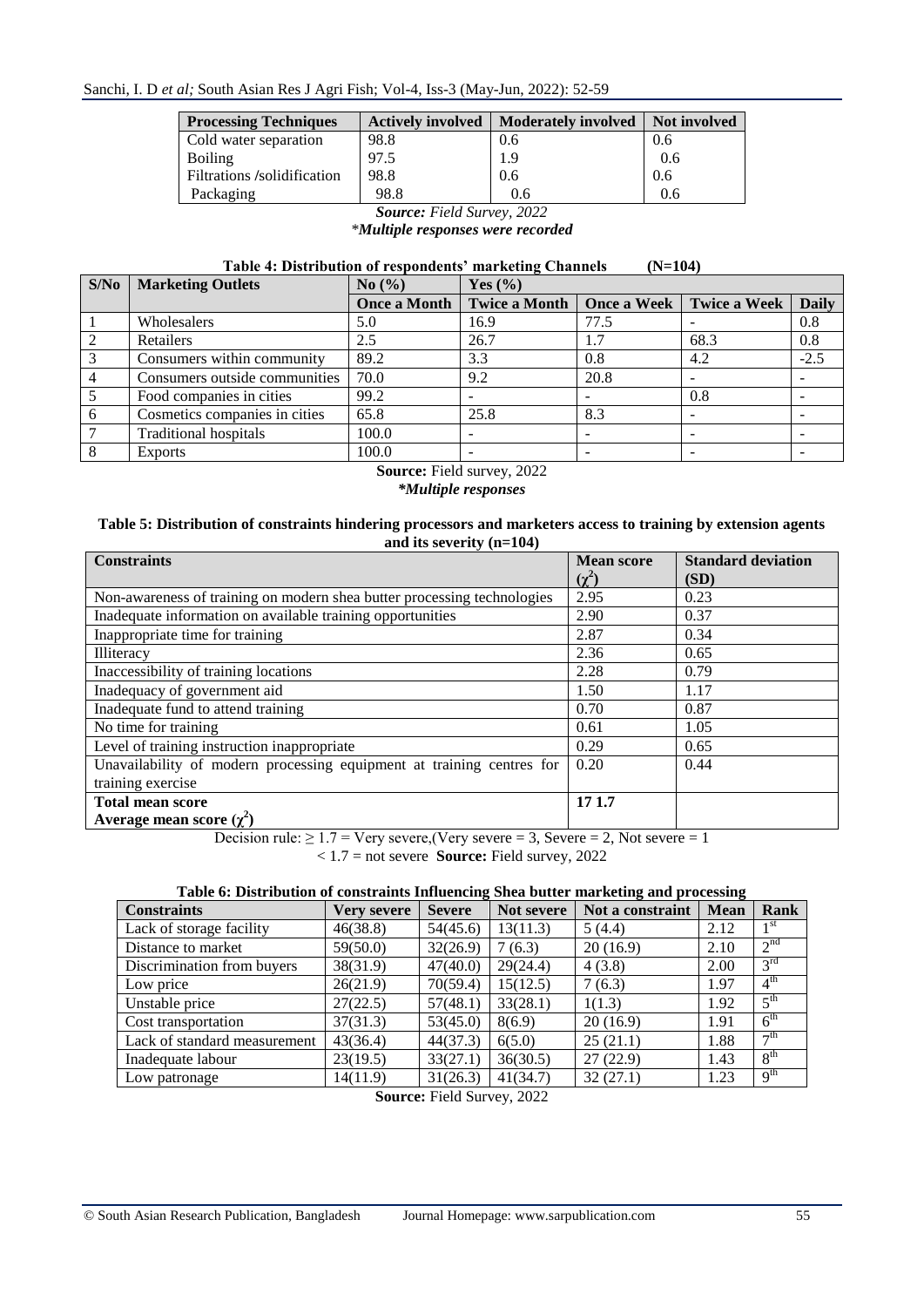| <b>Variable</b>       | <b>Coefficient</b> | Std. Err. | Z-value | P >  z    |
|-----------------------|--------------------|-----------|---------|-----------|
| Age                   | $-0.29$            | 0.359     | 0.54    | $0.000**$ |
| Marital status        | 0.16               | 0.47      | 0.69    | 0.492     |
| Level of education    | 0.17               | 0.75      | 1.99    | $0.049*$  |
| Household size        | 0.13               | 0.43      | 1.59    | 0.114     |
| Production output     | 0.34               | 0.07      | 0.52    | $0.004**$ |
| Income                | 0.01               | 0.04      | 3.31    | $0.026*$  |
| Years of experience   | 0.11               | 0.01      | 1.29    | 0.199     |
| Market information    | 0.30               | 0.97      | 2.03    | $0.003**$ |
| Access to credit      | 0.55               | 0.93      | 2.80    | $0.000**$ |
| Proximity to market   | $-0.22$            | 0.03      | $-0.61$ | $0.015*$  |
| Membership in a group | 0.88               | 1.39      | 0.63    | $0.000**$ |

**Table 7: Probit Analysis showing the factors that determines shea butter processing and marketing by small scale shea butter processors**

*Source: Field Survey, 2022*

*Log likelihood = - 17.167565, LR Chi<sup>2</sup>= 72.4; Prob> Chi<sup>2</sup> = 0.000; Pseudo R<sup>2</sup> = 0.616*

## **DISCUSSION**

Table 1 shows the demographic characteristics of shea butter processors and marketers in which 40.6% of the processors are between ages 56 and above, implying that weak labour and probable laggards dominate Shea butter processing. Most (82.5%) of the processors are married indicating that they have responsibilities of their households to meet. The predominance of married processors suggests that they are deriving some form of support from family members. Ojo and Adebayo (2013) opined that education is a variable that determines the ability of a respondent to access and understand information. Result shows that majority (44.2%) have no formal education, inferring illiteracy and difficulties in accepting innovation. On the other hand, the productive activities of males and females in agriculture are very important and must be taken into consideration. Majority (96.7%) of the processors are female, corroborating Cocoa Research Institute of Ghana (2007) that women are more involved in the processing of Shea butter. Household size implies the total number of people staying under a roof and being fed. Higher number of children is an indication of family wealth in rural areas. Children are an added labour advantage for increased agricultural productivity because they do bulk of the farm work, 60.7% of the processors have between 7-10 household, which should result in increased production. Majority (81.7%) of the processors have their primary occupation to be Shea butter processing, showing the level of devotion to the vocation in the area.

Table 2 Distribution of the role of extension agents in training processors and marketers of shea butter**.** The results revealed that extension officers were not fully involved in training activities such as teaching/ lecturing ( $M = 2.57$ ,  $SD = 1.65$ ) and practical demonstrations (M = 2.50, SD = 1.56). The implication of this finding is that processors were not properly taught and this could have hindered their effective use of modern processing equipment. In addition, Table 2 shows that the creation of awareness ( $M = 4.34$ ,  $SD = 0.80$ ), setting up of teaching aids like a public-address system, video, posters, and a projector at the training centres ( $M = 4.33$ ,  $SD = 0.97$ ), and preparation/ arrangement of training centres or locations  $(M = 4.03, SD = 1.03)$  were the training activities that extension officers were fully involved in.

Table 3 indicated the level of involvement in the processing of shea butter by the respondents**.** The level of involvement of respondents illustrated above showed that processors are actively involved in cold water mixing (96.9%), hot water mixing/kneading (98.8.2%), cold water separation (98.8%), boiling 97.5% filtration & Solidification (98.8%) and packaging (98.8%), A larger percentage of the processors were actively involved in the latter stages of processing as this requires a lot of skill and expertise in determining the quantity and temperature of water, temperature at which the paste is boiled, also in the filtration and packaging of the butter in a bid to reduce the impurities in the butter. This corroborates the findings of [9] the quality of Shea butter is highly variable, depending on the care and skill of the processor. while 75.6% were moderately involved in the washing of the nuts, 73.8% in nut selection, 70.6% washing of nuts, 60.6% in nut cracking and crushing, 55.6% in roasting of crushed nuts while only 37.5% in milling of roasted nuts . the study revealed a lesser percentage of the respondents were moderately involved in these activities as children were involved in these stages and most processors supervise these activities, based on the findings in Table 5 that a large number of the respondents were elderly, activities that required high energy are assigned to children who are still youthful and energetic. The study further revealed that 72.5% of the respondents were not involved in shea nut collection, 46.3% in the milling of roasted nuts. Most of the respondents are not involved in shea nut collection as the tree grows in the wild, that are very far from the villages, as well as the fact that most of the processors are quite elderly and cannot walk such long distances, also in the course of collection of nuts the processors are exposed to a number of dangers such as snake bites, scorpion bites etc as this in line with the findings of Olade and Ibrahim, (2014] who found that Pickers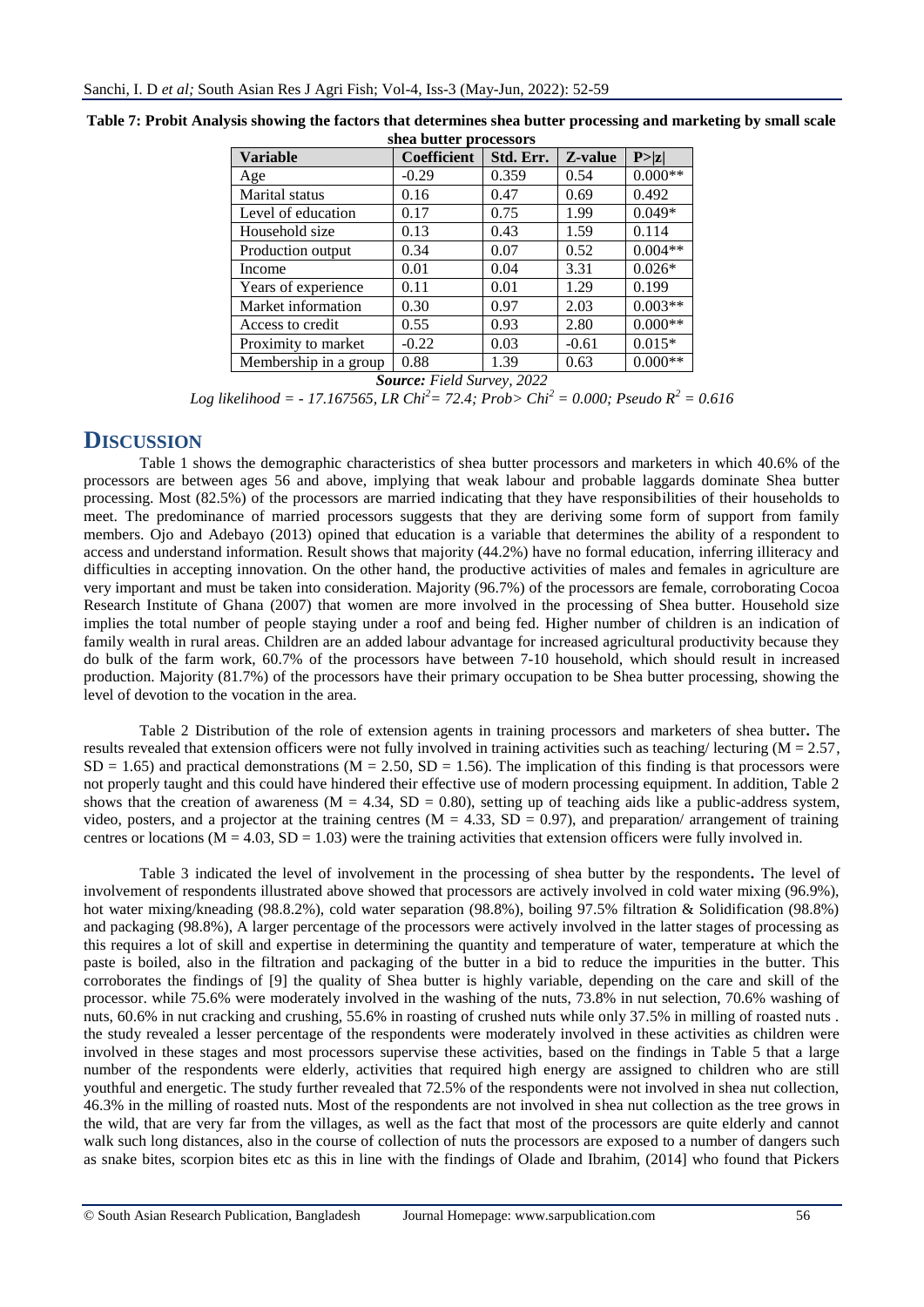wake early in the morning and trek up to 15km, then carry the loads back in head pans of 20-25kg (sometimes over 40kg). Hazards include scorpions and snakes bites, especially when nut collection is beyond cultivated area

Table 4 shows that marketing to wholesalers and retailers occur majorly (77.5% and 68.3% respectively) once a week. Consumers in the community hardly constitute part of the market, as Shea butter processing is an art known to almost all in the community; those that do not produce for the market produce for personal consumption. Also, there is little direct trade of the product as 70.0%, 99.2%, 65.8% of the processors do not sell to consumers outside their communities, food companies in cities, and cosmetics companies in cities respectively. None of the processors sell to traditional hospitals because the latter produces what it requires and they neither sell internationally. There is either little sensitization of the public and industries of the efficacy of Shea butter or distrust in its quality, as also opined by Daniel *et al*., (2005).

Table 5 shows the constraints hindering processors and marketers access to training by Extension agents and its severity. Non-awareness of training programmes ( $\chi$  2 = 2.95), inadequate information on available training opportunities ( $\chi$  2 = 2.90), and inappropriate time for training ( $\chi$  2 = 2.87) were found to be very severe constraints hindering processors' effective access to training programmes. The implication of this finding is that most of the processors will lack the necessary skills and knowledge on modern processing technologies that would have enhanced their production of high quality shea butter. Others include illiteracy ( $\chi$  2 = 2.36) and inaccessibility of training locations ( $\chi$  2 = 2.28). Furthermore, Table 4 reveals that inadequacy of government aid ( $\chi$  2 = 1.50), inadequate fund ( $\chi$  2 = 0.70), and no time for training (χ 2 = 0.61) were constraints that were not severe in hindering respondents' effective access to training programmes.

Table 6 reveals the constraints of marketing shea butter. The results in the table found out that lack of storage facility  $(X_2.12)$  ranked first among the constraints faced by the respondents in the study area. A sizeable proportion of the respondents were affected by distance to market  $(X = 2.10)$ . Conditions of the road to the nearest towns determine accessibility of markets. In contrast, a lack of road connectivity can lead to delays in transferring produce to market areas, which can lead to quantitative and qualitative losses in shea butter. This was closely followed by discrimination from buyer  $(X = 2.00)$  and low price from buyer  $(X = 1.97)$ . Other constraints reported were unstable price  $(X = 1.92)$ , cost of transportation  $(-1.91)$  and lack of standard measurement ( $X = 1.88$ ). The constraints variable imply that when price does not commensurate with time, resources and man power employed in processing activities, market participation by respondents tend to be hindered. This finding is in agreement with Abera (2009), that prices offered to shea processor are usually unfair rather than beneficial. Similarly, Aculey (2007) asserts that traditional processing usually results in poor quality and unhygienic products, thus causing buyers to offer low prices to processors. By the following eight covariates: proximity to market, access to market information, access to credit, age, educational qualification, income from Shea butter production and quantity of shea butter. Table 6 also reveals a R2 value of 0.616 which suggests that about 61.6% of the variation in the dependent variable is explained by variation in the explanatory variable. Statistics in Table 6 further revealed a strong significant ( $p \le 0.05$ ) and very weak negative relationship between age of shea butter processors and market participation in the study area i.e.  $(\beta = -0.29; p = 0.000)$ . Negative but significant relationship between age and market participation indicates that as respondent advances in age, their productivity and market participation decreases. The plausible reason could be the labour intensive nature of shea butter processing activity. This corroborates the finding of Eneh (2010) that job performance decreases as workers advance in age

Table 7 presents findings on factors determining market participation. The result indicated a negative and significant relationship between proximity to market and respondents' decision to participate in shea butter marketing  $(\beta=0.22, p=0.015)$ . There was a positive significant relationship between access to market information and market participation ( $\beta$ =0.30, P=0.003). This suggests that the farther the distance to market, the lesser the willingness of respondents to participate in shea butter marketing. This result is in tandem with Ademola *et al.,* (2012) and Aboyella (2002) who affirmed that distance to the market negatively influences the decision to participate in markets. Production output also showed a significant relationship with market participation in shea butter (β=0.34, p=0.004). Usually, quantity produced will determine where to sell. The result indicates that an increase in production output will increase respondents' participation in Shea butter marketing. Similarly, income from shea butter significantly contributed to respondents' decision to participate in shea butter marketing in Shea butter marketing. Membership of shea butter group or marketing associations significantly contributed to respondents' decision to participate in shea butter marketing  $(\beta=1.39, P=0.000).$ 

The plausible reason for the significant relationship between membership in association and market participation could be attributed to the fact that group dynamics creates synergy among the respondents and enables them to access market information as well as share experiences. Abera (2009) stated that group dynamics facilitate access to improved technology, training and output markets and consequently increasing expected profits. Though not significant,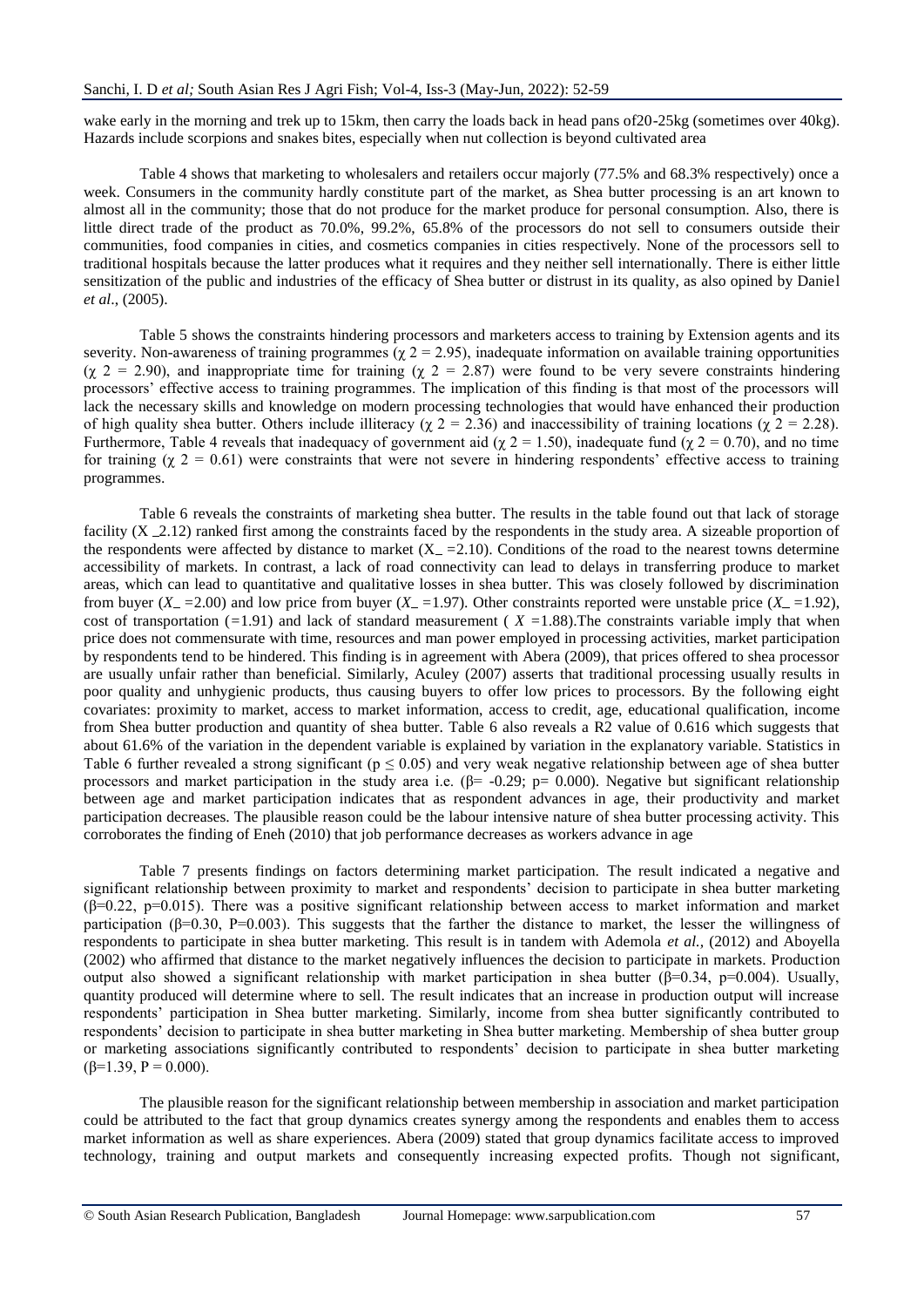respondents' household size and years of experience had a positive sign implying that they promote respondents' decision to enter the market.

## **CONCLUSION**

It is concluded that Shea butter processors and marketers were mainly female, middle aged, married, with little or no formal education, have large household size, and have Shea butter processing and marketing as their primary occupation. The processing techniques are manual, take time, and highly demanding. There are limited market opportunities for the product, and the processors and marketers hardly seek information to improve their activity. Moreover, limited credit facilities and processing equipment are the major constraints of the processors. Shea butter production in the area is lower than expected, as it is their primary livelihood activity. Finally, the quantity of Shea butter produced is neither affected by available markets, neither the processing techniques. The study also showed that most of the processors and marketers could not access training programmes because of their low level of awareness. Nonawareness of training programmes, inadequate information on available training opportunities, inappropriate time for training and illiteracy were the major constraints hindering processors and marketers effective access to training on improved ways of processing by extension agents. The study observed that small scale shea butter processors have potentials to contribute to economic growth and development.

## **RECOMMENDATIONS**

In the light of these findings, it is recommended that:

- Creation of adequate awareness and information dissemination by the stakeholders on training programmes for processors and marketers in the study area should be carried out. This will enhance processors and marketer's access to training programmes organized by extension agents and other concerned stakeholders.
- In designing training programmes for processors and marketers in the study area by the change agents, accessibility to training locations and time of training should be well considered since they were found to be among the major constraints limiting processors and marketers access to training.
- For processors and marketers to be properly trained on modern processing and marketing technologies, extension officers and skilled extension agents should be fully utilized, especially in the areas of teaching and practical demonstrations.
- Training should be conducted at least twice a year for the processors and marketers by the extension officers in the identified areas of training needs in order to improve their skills and competencies in the jobs that they do.
- In designing extension training programmes for processors and marketers in the study areas, age, level of education, and years of processing and marketing experience should be taken into consideration by the appropriate stakeholders, since these aspects were shown to have significant relationships with training needs.
- It is recommended that Shea butter processing should be adopted by both governments and NGOs as a poverty alleviation initiative, given its enormous potentials locally and internationally.

## **REFERENCES**

- Abera, G. (2009). Commercialization of Smallholder Farming: Determinants and Welfare Outcomes. A Cross Sectional Study in Enderta District, Tigrai Ethiopia. Master's Thesis, The University of Agder, Kristiansand.
- Aboyella, C. (2002). "An economic analysis of shea nuts and cashew production in the Bawku East District". An Unpublished BSc. Dissertation submitted to the Department of Economics & Agribusiness, University of Ghana.
- Aculey, P. C. (2007). Effect of primary processing of Shea Fruit on Shea Butter Quality. Unpublished report. Accra: Cocoa Research Institute of Ghana.
- Ademola, A. O., Oyesola, O. B., & Osewa, S. O. (2012). Assessment of shea butter processing among rural dwellers in Atisbo Local Government Area of Oyo State, Nigeria. *European Journal of Business and Social sciences,* (6), 1-8.
- Akinsokeji, O. A. (2012). Perception of shea butter processors on modern processing technologies in Kwara state, Nigeria. M.sc thesis, university of Ibadan, Ibadan, Nigeria. pp 45-82.
- Daniel, A., Olafimihan, O., Kwaya, E., & Odejide, O. (2005). Shea nut processing. Raw material update. a bi-annual publication of raw material research and development council, 5(2), 138-142.
- Eneh, M. C. C. (2010). An overview of shea nut and shea butter industry in Nigeria. Paper presented at the national seminal organized by central bank of Nigeria in collaboration with federal ministry of agriculture and rural development and Nigeria export promotion council (nepc) Niger state; 4-5 august, 2010. pp 1-4.
- National Population Census. (2006). Population census interim report. A publication of the national population commission, Abuja, Nigeria. pp 49-52.
- Nigerian Export Promotion Council (NEPC). (2012). Quality production of shea butter in Nigeria. Training workshop for extension workers under stdf project 172. pp 33-47.